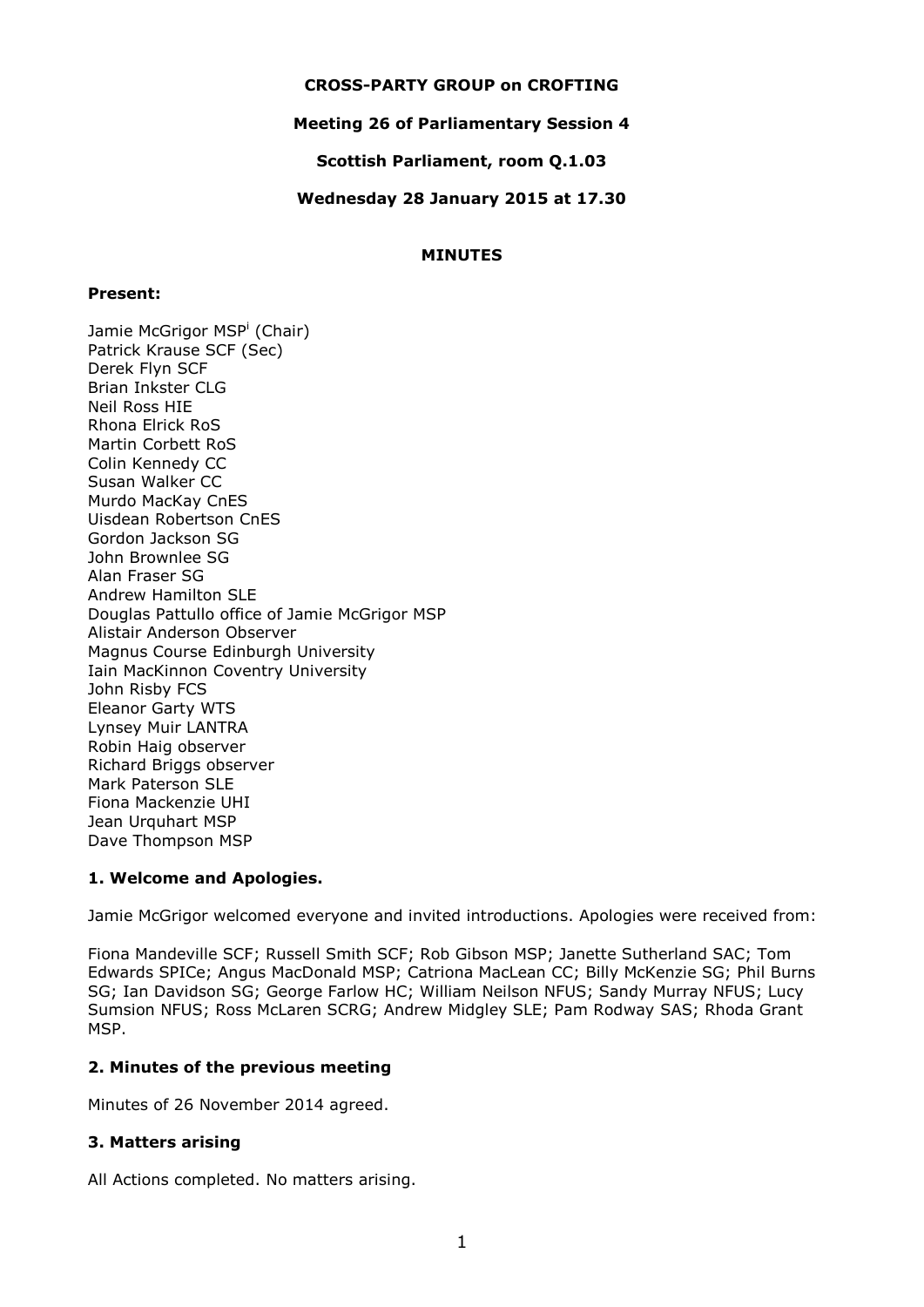### **4. Crofter Forestry**

John Risby of Forestry Commission Scotland gave a background talk on crofter forestry and Eleanor Garty of Woodland Trust Scotland presented the Croft Woodlands Project

The Crofter Forestry Act of 1991 opened the way for crofters to plant and benefit from trees on in-bye land and common grazings.

In the period from 1991 to 2007, approx. 11,000ha of new woodland was planted on croft land. Since 2008 only 800ha has been created, the notable decline coinciding with the closure of the Scottish Forestry Grant Scheme (SFGS).

The Woodland Expansion Advisory Group (WEAG), on which crofting was represented by SCF's Bill Ritchie, made a recommendation to proactively encourage further woodland creation on croft land in the context of the Government's own woodland creation ambitions.

From 2011 to 2013 the Woodland Trust Scotland delivered a project in partnership with Forestry Commission Scotland to support land managers (mainly crofters) in the Western Isles to take up SRDP Rural Priorities grants and create new native woodlands.

In 2013, Forestry Commission Scotland (FCS) commissioned a study of barriers and possible solutions to encouraging new crofter forestry projects, which was carried out by Rural Analysis Associates. This report was published in March 2014 and forms the rationale for the Croft Woodlands Project.

The Croft Woodlands Project is a £1.2m, 5 year initiative commencing in 2015. It aims to engage crofters in the creation and management of woodlands on their holdings; thus delivering multiple benefits in terms of shelter, fuel, timber, agricultural diversification, other forest products, landscape and the environment.

The Project is a partnership between the Scottish Crofting Federation, Woodland Trust Scotland and Forestry Commission Scotland. It is anticipated that additional partners with specific regional interests will enter the partnership as the project progresses.

Woodland Trust Scotland will employ up to three project officers on behalf of the partnership. A Lead Project Officer post covering Highland and the Northern Isles is being advertised and will be appointed in February / March, with additional posts covering the Western Isles (subject to funding) and Argyll and Lochaber to follow.

The Project will be promoted by a launch event and road-show in summer 2015 to raise awareness of croft woodland creation and management opportunities under the new Scottish Rural Development Programme (SRDP). Input will be sought from crofters with previous experience of woodland projects, to act as peer-to-peer ambassadors.

Crofters and common grazings committees interested in planting woodland will be able to request an initial site assessment and report from their regional project officer. Advice will cover both woodland creation and management of existing woodland.

Where a site has clear potential as an SRDP scheme, financial assistance will be available to engage an independent forestry agent to develop an SRDP proposal on behalf of the crofter. If an SRDP grant contract is successfully secured, this cost may be reclaimed.

The project will seek to address the issue of cash deficit between project expenditure and grant payment, which has previously been identified as a significant barrier to crofter participation. This may be achieved via structured SRDP contracts to permit phased payment of grants, and/or through the provision of tailored bridging loans. Options for the delivery of affordable croft woodland insurance will also be explored.

A programme of training and knowledge transfer will be delivered by SCF as part of the project, and existing resources and publications relating to croft woodland will be reviewed and updated as required.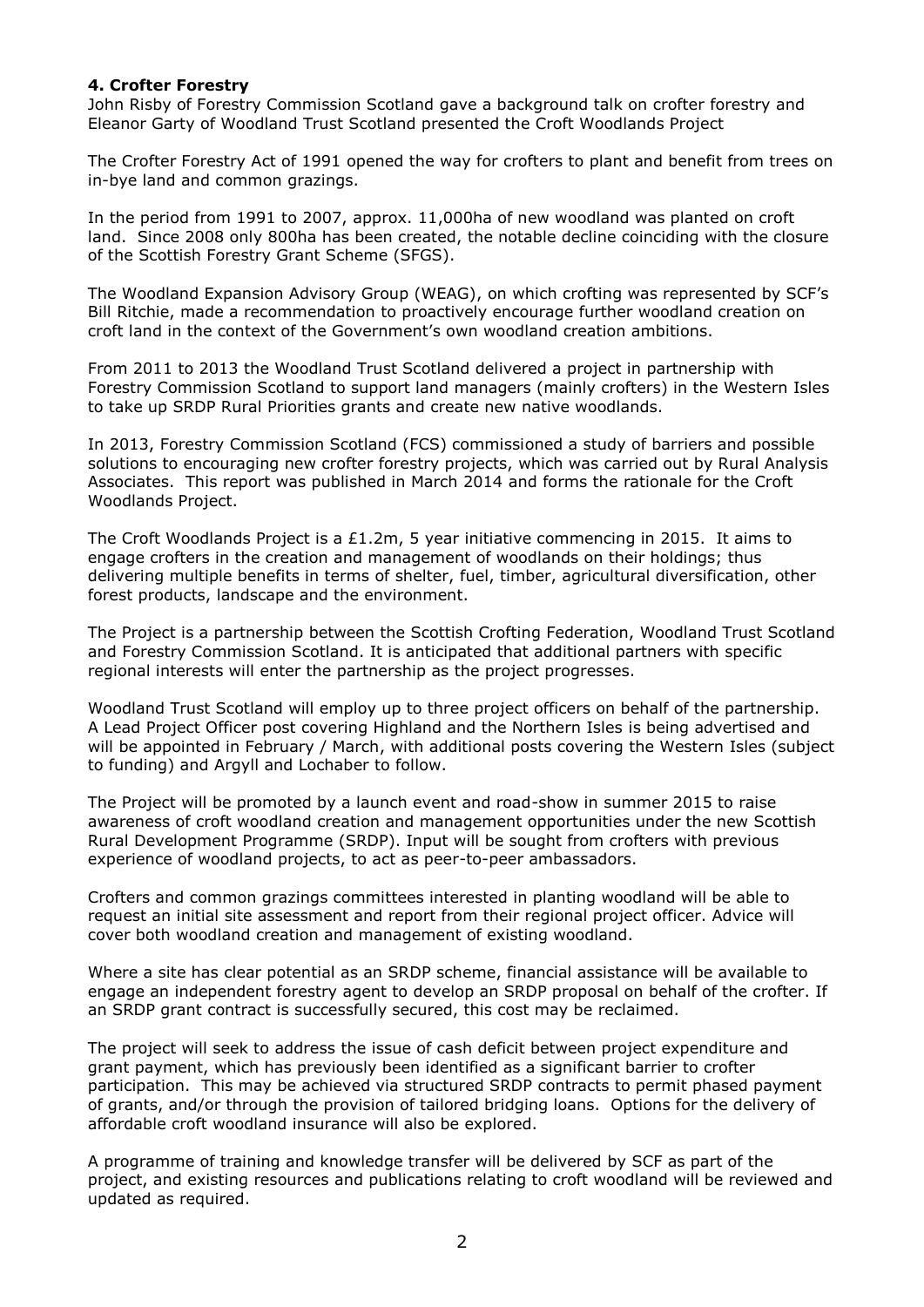### *Discussion*

The SRDP minimum size is 0.25 ha but it may not be worth the effort of applying for SRDP for small areas.

Small sites which are suitable for woodland creation but for which the SRDP is inappropriate will be offered direct assistance via the Woodland Trust's MOREwoods scheme.

Legislation allows for landlord / shareholder schemes – this could be a potential source of finance?

Is there a link between this project and woodland crofts? Yes, this project has been discussed by the woodland crofts partnership and it is planned that both steering group meetings will be held consecutively as there is a common interest.

What species of trees are appropriate? e.g. can orchard trees be funded? The SRDP is quite defined on what species can be supported. The project will advise the crofter on what species are appropriate for the crofter's objectives and for SRDP funding. Nearly all species of forest tree are supported but not orchard trees. There is an 'agro-forestry' measure (which does not include fruit or forage trees) which is just for low tree density with pasture – i.e. silvopastoralism.

What is the monetary value of forestry grants? The rates have not been published yet. It is likely that the Northern and Western isles will get a higher rate. It is worth looking on-line at the SRDP site regularly as there is lots of information and that is where the rates will first appear.

NFUS has raised concerns about forestry; will they be addressed by the project? Yes, FCS are addressing all recommendations made by the WEAG and have specifically been working with Sleat (in Skye) crofters on the issues raised there.

### **5. Croft Mapping and Registration**

Martin Corbett and Rhona Elrick from RoS gave an update on progress in populating the Crofting Register.

In the two years of the register being open there have been 857 registrations entered, a mixture of voluntary and statutory triggers. It has been recognised that relying only on statutory triggers to populate the register will make it very long-term, so a community mapping project has been set up by RoS, joint-funded by RoS and SG. There is a steering group comprising RoS, SG, CC and HIE. So far there have been 19 community applications and the project officer has engaged with 57 communities. There are 176 individual applications with the CC 'in the pipe-line'.

There was a 'Lessons-learned' workshop held in Ullapool recently with representatives from community registrations, SCF, CC and RoS. Recommendations are being drafted.

### *Discussion*

Are estates owned by JMT, NTS, SG and communities getting involved in community mapping? NTS has shown interest but the others have not submitted any applications as yet. The project will be contacting them. Surprise was noted that SG is not participating with community mapping of their owned crofting estates.

# **6. CAP and Crofting**

John Brownlee gave brief summary of the CAP reform:

The latest batch of notifications will go to the EC via DEFRA by the end of the month.

The National Reserve went live for applications today. Deadline is 15 May.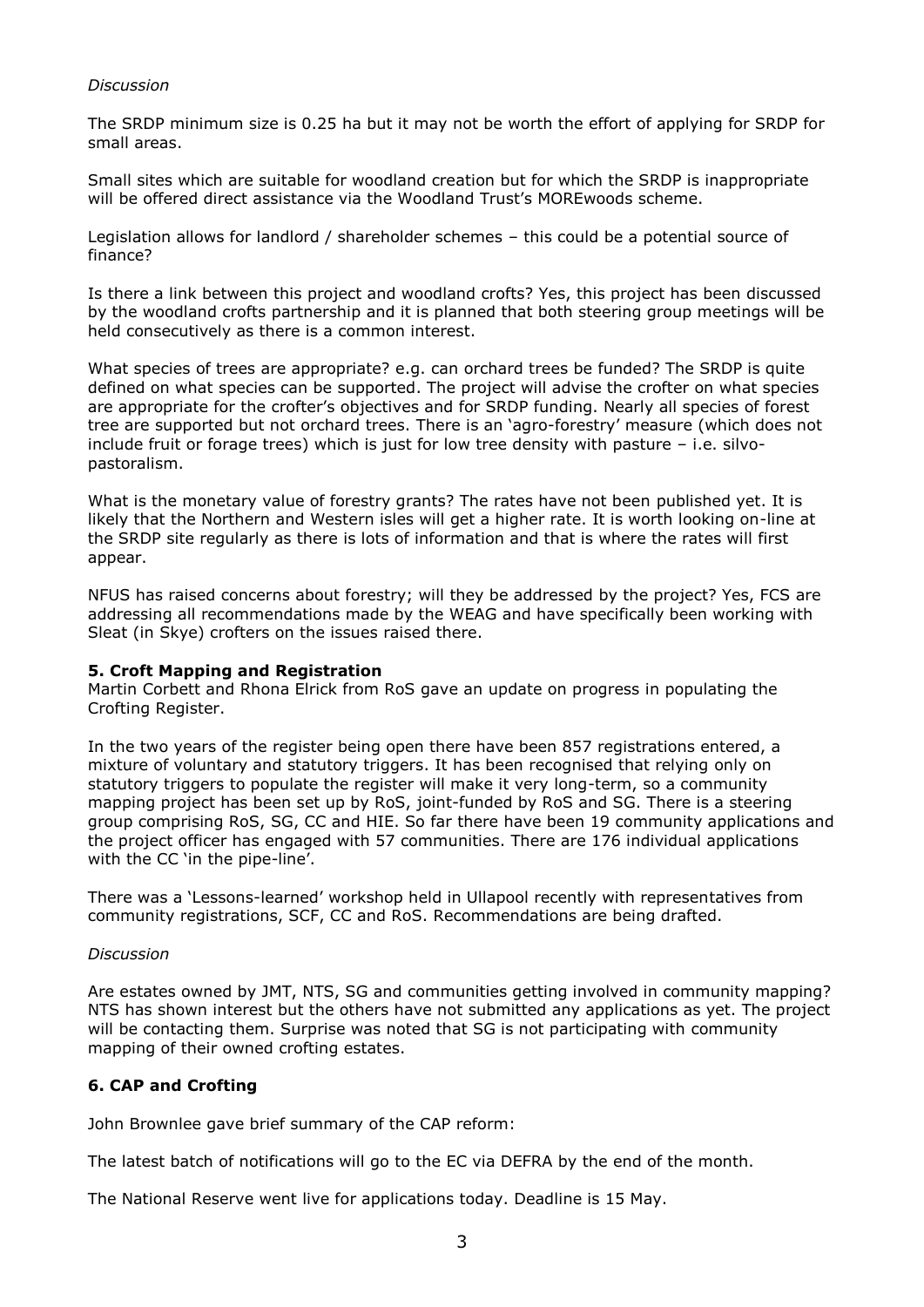The 2013 / 15 rule (allowing the SG to restrict entitlements to the lowest of 2013 or 2015) will be dropped as the EC say it is not compatible with the wider access rule.

Detailed guidance on Pillar 1 will be available by February.

#### *Discussion*

There have been concerns raised about nearly everything being on-line now, whilst many crofters do not use internet.

Many aspects of CAP are on-line but not exclusively. For example CAGS will not be on-line. Where elements are on-line local RPID offices will have public-access computers and staff will be there to help. If it is not possible to use the RPID office hard copies can be requested.

What would happen in the situation where a croft is purchased that had never been on IACS?

The crofter could possibly be eligible through the National Reserve. They would need to apply for entitlement which would be calculated on 2015. They would need to apply by the deadline of 15 May.

Alan Fraser talked about how support to common grazings will work under CAP:

The Cabinet secretary will address the points raised in the letter from the CPGoC concerning support to common grazings.

SG will get information out to grazings clerks, and crofters are encouraged to use the local RPID offices for help.

What was outlined in the recent NFUS brief on away-wintering, which was sent to SG for clarification, is totally incorrect. Applicants can claim as before. Away-wintering has been and is still considered normal practice. Of course if animals go away for wintering they must come back if they are being claimed on. It would be helpful were NFUS to divulge the source of this misinformation.

Pillar 2 crofting grants will continue – detail will be out soon.

The only new thing about how the system works will be that SG will write to crofters giving them the details they have on common grazings, but it is up to the crofter to say what they are active on.

There will be more information coming out in March. Again, emphasis is on crofters engaging with their local RPID office.

#### *Discussion*

Some common grazing such as machair is very high quality but can only get classed as Region 2 whereas the same land used by the landlord gets classed as Region 1. Why?

If the crofter thinks that their land is being incorrectly classified they must go to the local RPID office with this and ask for an appeal. There will always be examples of what appears to be unfair – RPID needs to be notified so that it can be re-assessed. Bear in mind that all the information is based on what was first provided by the crofter.

Whilst there has not been a comprehensive survey done, the general impression with SCF members is that the majority on the mainland and Skye will be about 20% down due to the new CAP.

### **7. Crofting Development**

HIE are working with Crofting Connections on delivery of this phase of the project and preparation of a further phase which aims to take in more schools. Additional funding was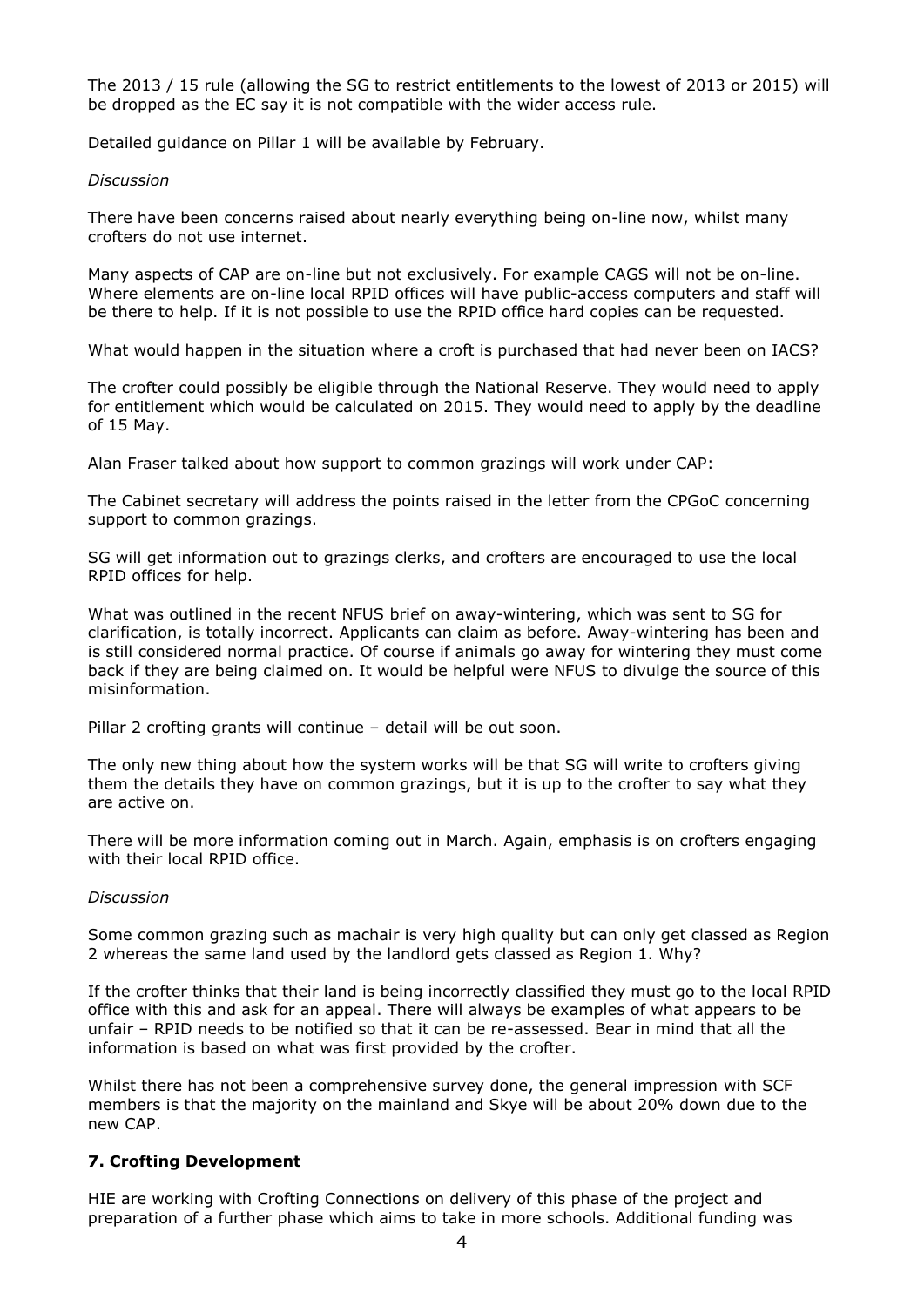made available to produce the two films, one of which was viewed by this group. Funding has continued for the SCF Crofting Skills Training Programme and HIE is collaborating with RoS on mapping geo-pilots. HIE are also supporting skills development to make island abattoirs more sustainable.

SG has launched a review of the Croft House Grant Scheme, and this is out for consultation deadline  $31^{st}$  March. Question 3 was considered ambiguous and has been amended.

*Discussion*: why are mainland rates lower than islands when some remote areas of the mainland are just as expensive, if not more so, to build in?

There is no RET on commercial vehicles so haulage is considered to be inevitably more expensive to islands. However the scheme is under review so rates will also be reviewed taking into consideration consultation responses.

## **8. Progress Regarding Crofting Law**

On  $10<sup>th</sup>$  December 2014 the Sump final report was sent to the minister. The SG crofting legislation stakeholder group met yesterday and formulated proposals; a paper will be sent to SG before 11<sup>th</sup> February.

126 individual legal problems contributed were packaged into 57 grouped problems. 17 high priority issues have been identified at the CLG AGM and the stakeholder group narrowed these down to 9 as the previous minister, Paul Wheelhouse, had made a commitment to deal with "the top ten" in this government session. The 9 comprises 2 main essential problems that need to be sorted immediately and 7 other important issues that won't add much work to the two.

There are also two other areas that need working on, mortgages and succession. The proposal is to set up a group of practitioners to work on these two issues.

The stakeholder group has met with the minister and the meeting was very encouraging. The stakeholder group has been very useful in this process and it is hoped that it will stay meeting.

It would be very helpful to have cross-party support to the proposed changes in law to facilitate the process.

It has been asked whether statutory instruments can address the problems rather than a bill; SIs will address some of the minor issues but it is really just tinkering and would not address the big issues, which necessitate a change in law. It is envisaged that two bills will be necessary, a small one now and a bigger one further on. Support of this CPG is greatly appreciated in expediting the process. However, the committee that will scrutinise this, the RACCE, will need to be approached by the stakeholder group.

# **9. AOB**

The crofting census has had a return of 71% with the revised deadline end of January, after which the CC will discuss what happens next.

### **9. DONM**

11 March 2015

Further dates were also given: 22 April 2015 03 June 2015